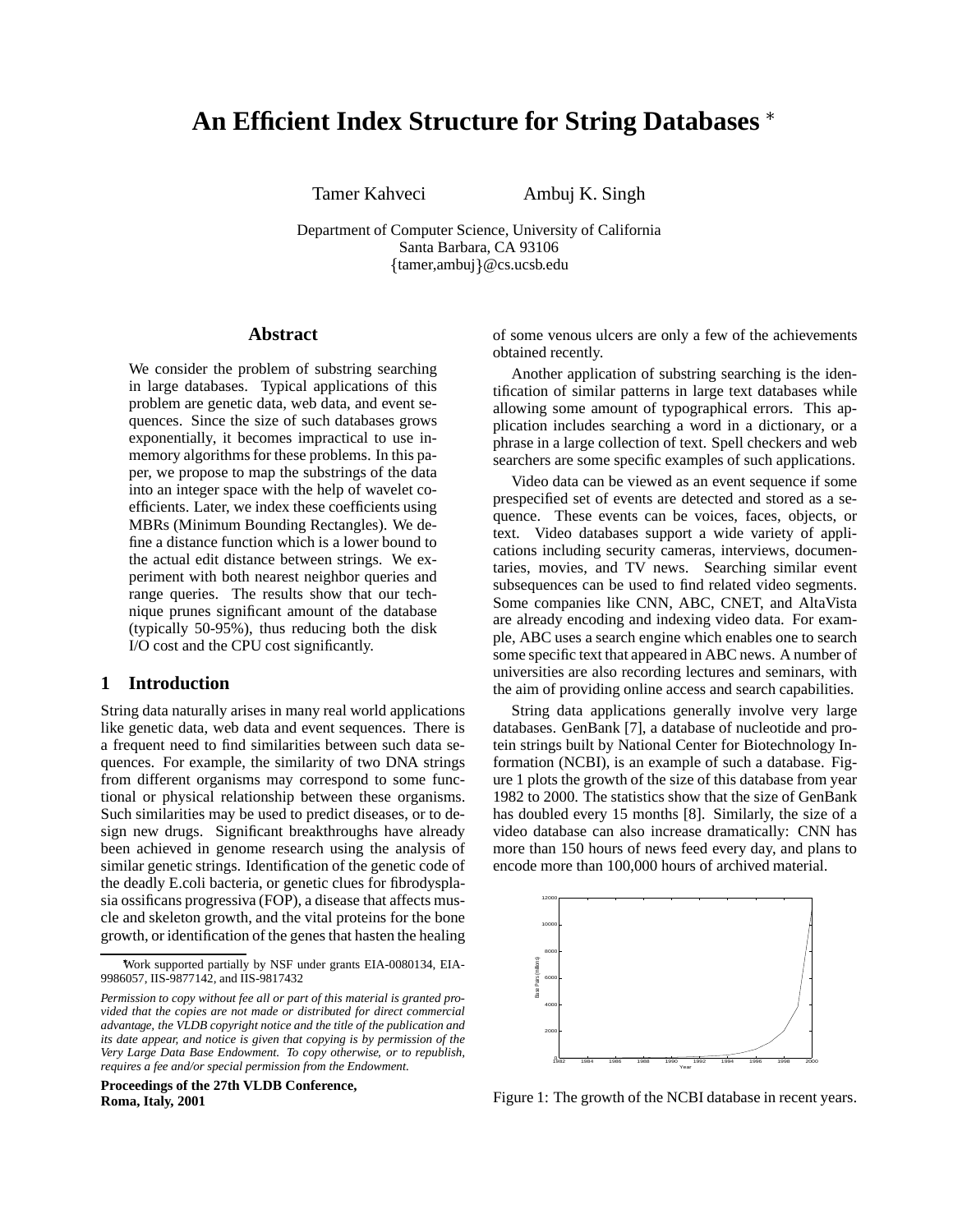Most of the string search algorithms proposed so far are in-memory algorithms [5, 6, 11, 17, 20, 21, 22]. That is, these techniques have to scan the whole database for each query. Therefore, these techniques suffer from disk I/Os when the database is too large. In-memory algorithms can become impractical for string databases because the database size grows faster than the available memory capacity, and extensive memory requirements make the search techniques impractical. The size of the index structure for the index based techniques [2, 4, 15, 18] are even larger than the size of the database, and their performance deteriorates for long query patterns. Therefore, efficient external memory algorithms are needed for most string comparison applications of the future.

A string  $s_1$  can be transformed into another string  $s_2$  by using three *edit operations*, namely *insert*, *delete*, and *replace*, on individual characters of the string  $s<sub>1</sub>$ . Figure 2 presents a transformation of the string ACTTAGC to AAT-GATAG using edit operations. The transformation given in Figure 2 consists of 1 replace, 2 insert, and 1 delete operations. The difference between two strings  $s_1$  and  $s_2$  is generally defined as the minimum number of edit operations to transform  $s_1$  to  $s_2$ , called *edit distance* (*ED*). Let m and of MBRs *n* be the lengths of strings  $s_1$  and  $s_2$ , then the edit distance,  $ED(s_1, s_2)$ , and the corresponding edit operations can be determined in  $O(mn)$  time and space using dynamic programming [11]. The space complexity can be reduced to  $O(min\{m, n\})$  if only the edit distance is needed (i.e. the corresponding edit operations are not required). Some applications assign different weights to different edit operations or different character pairs [12], leading to a *weighted edit distance*. The time and space complexity of finding the weighted edit distance is also  $O(mn)$  by using dynamic programming.

$$
\begin{array}{cccccccc}\nA & C & T & - & - & T & A & G & C \\
R & I & I & & D \\
A & A & T & G & A & T & A & G\n\end{array}
$$

Figure 2: Transformation of the string ACTTAGC to AAT-GATAG using edit operations.

An *alignment* of strings  $s_1$  and  $s_2$  is obtained by matching each character of  $s_1$  to a character in  $s_2$  in increasing order. All the unmatched characters in both strings are matched with space. An alignment of strings ACTTAGC and AATGATAG is given in Figure 2. The *dashes* (i.e., -) in this figure correspond to spaces. Each character pair is assigned a score based on their similarity, and these values are stored in a *score matrix*. The value of an alignment is defined as the sum of the scores of all of their character pairs. *Global alignment* (or *similarity*) of  $s_1$  and  $s_2$  is defined as the the maximum valued alignment of  $s<sub>1</sub>$  and  $s_2$ . Finding the similarity of two strings is the dual of finding the distance between them. *Local alignment* [20] of and  $s_2$  is defined as the highest valued alignment of all the substrings of  $s_1$  and  $s_2$ . Both global and local alignments can be determined in  $O(mn)$  time using dynamic programming.

In this paper, we consider the problem of range queries

and nearest neighbor queries. The typical databases that we work with include very long strings. For example, the string corresponding to chromosome-22 of humans has about 35 million base pairs. (A base pair is one of A,C,G, or T characters corresponding to the four different kinds of nucleic acids.) A  $k$ -nearest neighbor returns the  $k$  closest substrings from the database to a given query. A range query, on the other hand, returns the substrings that lie within a given distance of the input query.

We propose a wavelet-based method to map the substrings of the database into a multidimensional integer space. The number of dimensions is determined by the alphabet size and the number of wavelet coefficients. We define a notion of distance in this integer space that is a lower bound to the actual edit distance. A sliding window is used to translate a set of contiguous substrings into an MBR (Minimum Bounding Rectangle). Repeating this over all the strings generates an array of MBRs corresponding to one resolution (window size) for the database. We use a hierarchical scheme in which windows of successive coarser grain are used. This generates an approximation to the database at different granularities, and results in a grid of MBRs. The resulting index structure is quite compact and can be stored in memory. Typical size of this index structure ranges between 1-2% of the database size. Range queries and nearest-neighbor queries are first performed using this in-memory index structure using the lower-bound distance. The resulting set of candidate pages are then accessed from the disk to remove false hits (using the actual edit distance).

According to experimental results, our method runs 5 to 45 times faster than existing techniques for nearest neighbor queries of 10 to 200, nearest neighbors and 2 to 12 times faster than existing techniques for range queries.

The rest of the paper is as follows. Section 2 discusses the related work. Section 3 discusses the substring searching problem and defines our index structure and algorithms. Section 4 discusses the experimental results. We end with a brief discussion in Section 5.

## **2 Related Work**

The dynamic programming solution to the problem of finding the substrings of a given string  $s$  of length  $n$ , which are within a distance of  $r = \epsilon \times |q|$  to a query string q of length m, runs in  $O(mn)$  time and space. This technique is a variation of the dynamic programming algorithm that finds the edit distance between two strings by generating a distance matrix of size  $m \times n$ . For long data and query strings, this technique becomes infeasible in terms of both time and space. Myers [17] improved the time and space complexity to  $O(rn)$  by maintaining only the required part of the distance matrix. However, for large error rates  $r$  is  $O(m)$ , and hence the complexity is still  $O(mn)$ .

Wu and Manber [22] proposed a technique that uses  $r$ binary masks  $M_1$ ,  $M_2$ , ...,  $M_r$  of length  $m$ . They scan through the data string  $s$  and update these masks for each character in  $s$ . After the  $j<sup>th</sup>$  character is processed, the value of  $M_k[i]$  becomes 1 if the last *i* characters of *s* are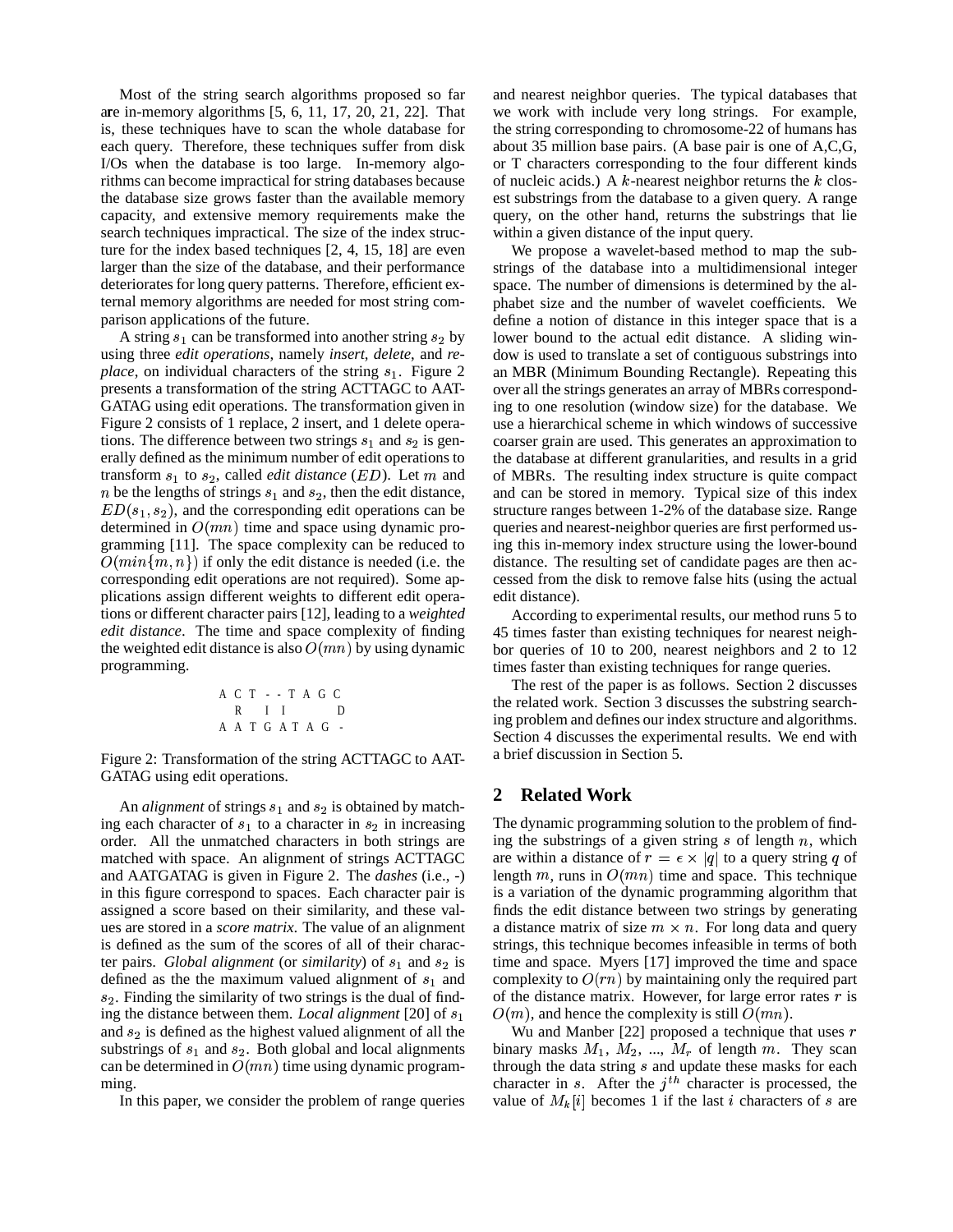within  $k$  edit operations to the first  $i$  characters of  $q$ . If  $w$ is the size of a word, the algorithm runs in  $O(n \frac{mr}{m})$  time. The space requirement of this technique is  $O(r\frac{m}{m})$ . The term algorithm runs efficiently for small values of  $m$  (close to  $O(nr)$ ), but the performances degrades for large m. Furthermore, the space requirement may become much larger than the data string for large  $m$  and  $r$ .

In another paper, Myers [18] proposed a technique that preprocesses the data string  $s$  and creates an index of size  $O(n)$ . This technique assumes a lower bound l on the length of the query string  $(l = log(n)$  here). All possible strings of length  $l$  are mapped to integers using a perfect hashing function. Later, the leftmost points of all the occurrences of these strings in s are stored in separate lists. For a given query  $q$  and query radius  $r$ , the technique generates the set of strings which are within edit distance of  $r$  to  $q$ , called *condensed r-neighborhood*. The strings in the condensed r-neighborhood are searched in the index to find the answers to the query. If the query length is larger than  $l$ , the technique splits the query string into subqueries, searches each subquery separately and combines the results. Since this technique indexes all possible strings of some prespecified length, we call it a *dictionary based technique*. The author proves that if the database is created as a result of equi-probable Bernoulli trials, then the technique runs in sublinear time. There are two drawbacks with this technique. First, although the space complexity is  $O(n)$ , the be index size can be 7-9 times larger than the data size. This may cause a drop in performance if the index does not fits in memory. Second, the worst case running time complexity of this technique is very high.

Baeza-Yates and Navarro proposed an NFA-based solution in [5]. They propose an NFA of  $(r+1) \times (m+1)$  states, which accepts  $s$  as the input string. The NFA is constructed using the query string. The NFA goes into an accepting state whenever a substring within edit distance of  $r$  is processed. The authors propose to use only the required states of the NFA at any time. The expected running time of this technique is  $O(mn\frac{r}{w})$ , where w is the size of a word. The experimental results presented in the paper show that for short queries and small alphabets, this technique performs well. The performance of this technique deteriorates when s is very long (i.e. it does not fit in memory).

Altschul, Gish, Miller, Myers, and Lipman proposed the *BLAST* technique [3] to find local similarities. BLAST, the most popular string matching tool for biologists, runs in two phases. In the first phase, all the substrings of the query of some prespecified length (typically between 3 and 11) are searched in the database for an exact match. In the second phase, all the matches obtained in the first phase are extended in both directions until the similarity between the two substrings falls below some threshold. This technique keeps a pointer to the starting locations of all possible substrings of the prespecified length in the database to speedup the first phase. Therefore, the space requirement of BLAST is more than the size of the database. Furthermore, BLAST does not find a similar substring to the whole query string, only similarities between the query substrings and the database substrings.

Muthukrishnan and Sahinalp [16] proposed an index structure for approximate nearest neighbor search. This technique uses an index structure based on suffix arrays and a partitioning of the pattern. The resulting index structure is four times the size of the database.

Giladi, Walker, Wang, and Volkmuth [10] considered a heuristics-based solution which runs in  $O(log n)$  expected time. This technique splits the data strings into overlapping windows of length  $l$  for some prespecified overlap amount of  $\Delta$ . For each such window, they count the number of repetitions of all the possible *k-tuples*, and store this value in a  $\sigma^k$  dimensional vector, where  $\sigma$  is the alphabet size. Later, these vectors are indexed using a hierarchical binary tree. The authors propose to approximate the similarity between the query string and a substring by using the  $D_1$  distance between these vectors. Experimental results show that this technique runs 25 to 50 times faster than BLAST. The authors also note that this technique can be used as a preprocessing step to speed up any string search program. There are two drawbacks with this method: it allows false drops, and the index size increases exponentially with  $k$ .

A special case of the substring matching problem is *exact matching* (i.e.  $r = 0$ ). One can solve this problem using suffix trees  $[11]$  in which all the suffixes of a database string are stored in a tree. However, the size of the suffix tree may be more than ten times larger than the database size. Manber and Myers [15] propose a data structure called *suffix arrays* to reduce the space requirement for the index structure. However, the space requirement is still more than four times the database size. Ferragina and Manzini [9] proposed a technique to compress the suffix arrays, decreasing the query performance slightly.

# **3 Proposed Solution**

String matching problem can be classified in two groups. These are *whole matching* and *substring matching*. The simpler case, *whole matching*, considers the problem of finding the edit distance  $ED(q, s)$  between a data string and a query string (. *Substring matching* considers all the substrings  $s[i:j]$  of s which are close to the query string, where  $s[i:j]$  is the substring of *s* between (and including) the  $i^{th}$  and  $j^{th}$  characters. In this paper, we confine our attention to substring matches.

Given a string database  $S = \{s_1, s_2, ..., s_d\}$  consisting of very long strings, we consider two types of queries:

- *Range search* seeks all the substrings of S which are within an edit distance of  $r$  to a given query string  $q$ , where r is the query range. We define  $\epsilon = \frac{r}{|a|}$  as the *error rate*.
- *k-nearest neighbor search seeks the k* closest substrings of  $S$  to  $q$ .

There are several challenges in solving the substring matching problem. 1) Finding the edit distance is very costly in terms of both time and space. 2) The strings in the database may be very long. For example, the length of chromosome-22, one of the shortest chromosomes in human genome library, is approximately 35 million base pairs. For a query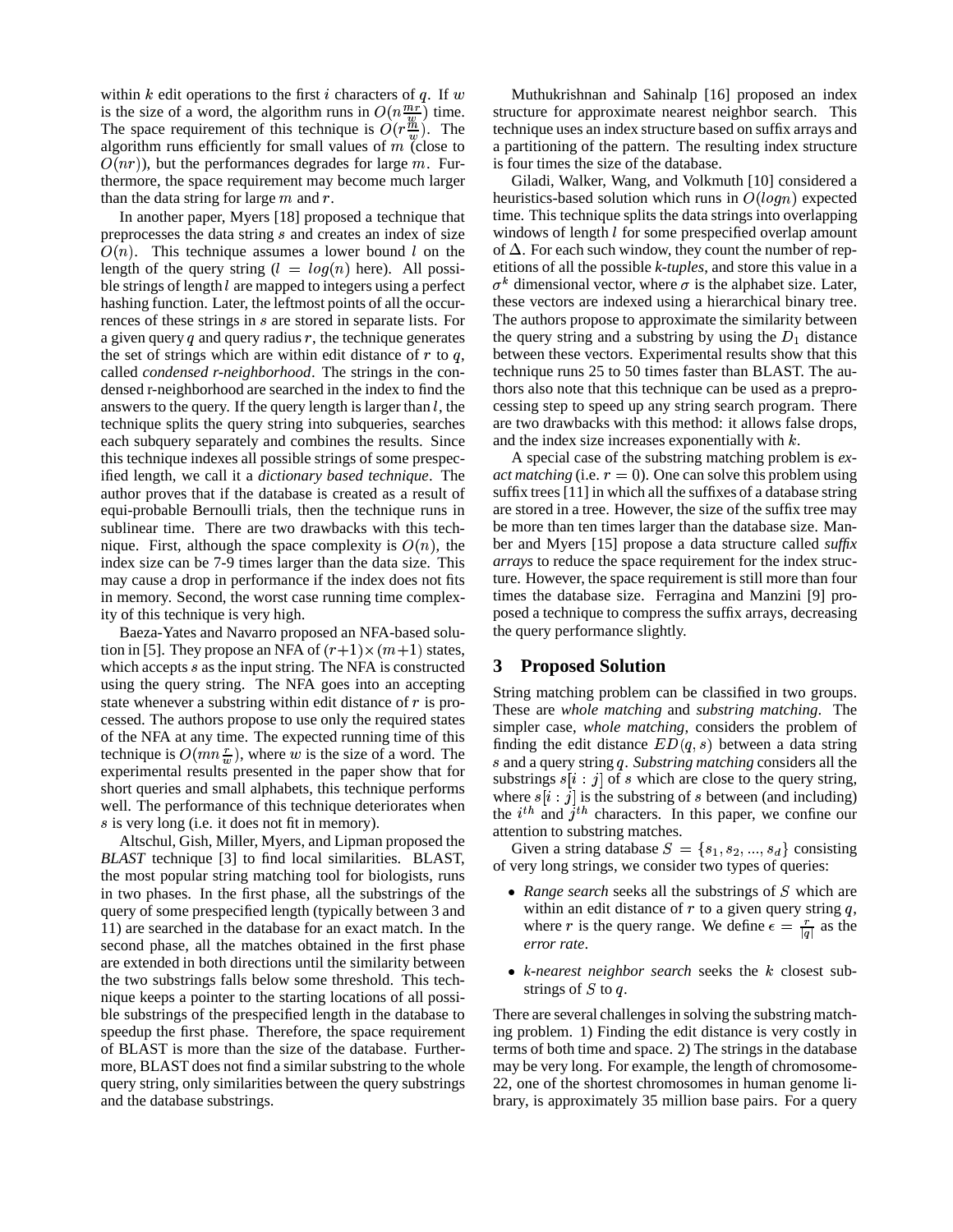string of length ten thousands and an error rate of  $\epsilon = 0.01$ , there are billions of possible substrings. Therefore it is infeasible to check all the substrings. 3) The database size for most applications grows exponentially. Therefore, a solution method based on sequentially scanning the database will suffer from extensive disk I/Os. Our approach based on distance approximations and the ensuring hierarchical index structure adresses all the above issues.

The rest of this section is as follows. Section 3.1 defines a lower bound distance for substring searching. Section 3.2 improves this lower bound by using the idea of wavelet transformation. Section 3.3 presents the MRSindex structure based on the aforementioned distance formulations. Sections 3.4 and 3.5 present the algorithms for range queries and nearest neighbor queries.

#### **3.1 A new distance function**

We define a transformation,  $f(s)$  that maps a string s to a point in a multidimensional integer space as follows:

**Definition 1** *Let s be a string from the alphabet*  $\Sigma =$  $\{\alpha_1, \alpha_2, ..., \alpha_\sigma\}$ . Let  $n_i$  be the number of occurrences of *the character*  $\alpha_i$  *in s for*  $1 \leq i \leq \sigma$ *. We define the* frequency vector,  $f(s)$ , of *s* as:

$$
f(s) = [n_1, n_2, ..., n_{\sigma}].
$$

For example, if  $s$ =TACTTAG is a genetic string (i.e. from alphabet  $\Sigma = \{A, C, G, T\}$ , then  $f(s) = [2, 1, 1, 3]$ (We use alphabetic order in the construction of  $f(s)$ .). Three important notes follow from this definition. 1) The transformed string  $f(s)$  has  $\sigma$  dimensions independent of the length of s. 2) The sum of the entries of  $f(s)$  is independent of the contents of  $s$ . 3) All the entries of  $f(s)$  are nonnegative.

**Lemma 1** *Let s be a string from the alphabet*  $\Sigma$  =  $\{\alpha_1, \alpha_2, ..., \alpha_{\sigma}\}\$ . Let  $f(s) = [v_1, v_2, ..., v_{\sigma}]$  be the fre*quency vector of s*, *then*  $\Sigma_{i=1}^{\sigma} v_i = |s|$ .

As a result of Lemma 1, the transformation of a strings of length *n* lie on the  $\sigma - 1$  dimensional plane that passes through the point  $[n, 0, 0, ..., 0]$  and is perpendicular to the normal vector  $[1, 1, ..., 1]$ . The relationship between the edit operations and the frequency vectors is captured in Theorem 1.

**Theorem 1** *Let s be a string from the alphabet*  $\Sigma$  =  $\{\alpha_1, \alpha_2, ..., \alpha_\sigma\}$ . Let  $f(s) = [v_1, v_2, ..., v_\sigma]$  be the fre*quency vector of . An edit operation on has one of the following effects on*  $f(s)$ , *for*  $1 \le i, j \le \sigma$ , *and*  $i \ne j$ :

$$
l. \, v_i := v_i + 1
$$

- 2.  $v_i := v_i 1$
- *3.*  $v_i := v_i + 1$  and  $v_j := v_j 1$

## **Proof:**

Case 1 corresponds to inserting  $\alpha_i$  in some location of s. Case 2 corresponds to deleting  $\alpha_i$  from s.

Case 3 corresponds to replacing  $\alpha_j$  with  $\alpha_i$  in s.  $\Box$ 

Theorem 1 shows that a single edit operation on a string results in a limited change in the corresponding integer space. Keeping this fact in mind, we define *neighboring points* as follows:

**Definition 2** Let  $u$  and  $v$  be integer points in  $\sigma$  dimen*sional space, then and* <sup>~</sup> *are called* neighbors *if one of them can be obtained from the other using a single edit operation.*

Next we define a new distance function, *frequency distance*  $(FD_1)$ , for the frequency vectors, which is a lower bound on the edit distance of the corresponding strings. The idea is based on Theorem 1.

**Definition 3** Let  $u$  and  $v$  be integer points in  $\sigma$  dimen*sional space. The* frequency distance,  $FD_1(u, v)$ , between *and* <sup>~</sup> *is defined as the minimum number of steps in order*  $\mathbf{f}$  *to*  $\mathbf{g}$ *o*  $\mathbf{f}$  *<i>to*  $\mathbf{u}$  *to*  $\mathbf{v}$  *(or equivalently from v to*  $\mathbf{u}$ *) by moving to a neighbor point at each step.*

Theorem 2 proves that the frequency distance between the frequency vectors of two strings is a lower bound on their edit distance.

**Theorem 2** *Let*  $s_1$  *and*  $s_2$  *be two strings from the alphabet*  $\Sigma = {\alpha_1, \alpha_2, ..., \alpha_{\sigma}}$ , then

$$
FD_1(f(s_1), f(s_2)) \le ED(s_1, s_2).
$$

**Corollary 1** *Let*  $q$  *and*  $s$  *be two strings from the alphabet*  $\Sigma = {\alpha_1, \alpha_2, ..., \alpha_{\sigma}}$ , then

$$
if r < FD_1(f(q), f(s)) then r < ED(q, s).
$$

Given a query string  $q$  and a query range  $r$ , one can prune a string s without computing  $ED(q, s)$  if  $r <$  $FD_1(f(q), f(s))$ . Another important attribute of the frequency distance function is that it is a metric.

Figure 3 presents an efficient algorithm to compute  $FD_1(u, v)$  for  $\sigma$  dimensional integer points u and v. The algorithm computes two values, namely *posDistance*, and *negDistance*. PosDistance defines the number of decrement operations that must be applied to  $u$ , and similarly negDistance defines the number of increment operations that must be applied to  $u$ . Since each edit operation changes the values of posDistance and negDistance by at most one, the larger of the two values equals  $FD_1(u, v)$ .

#### **3.2 Improving the lower bound distance**

The frequency distance can be improved by storing local frequencies of the characters in the string as well as the global frequencies. For this, we define the wavelet transformation of a string. Assume  $n$  is a power of 2 for simplicity in the following development.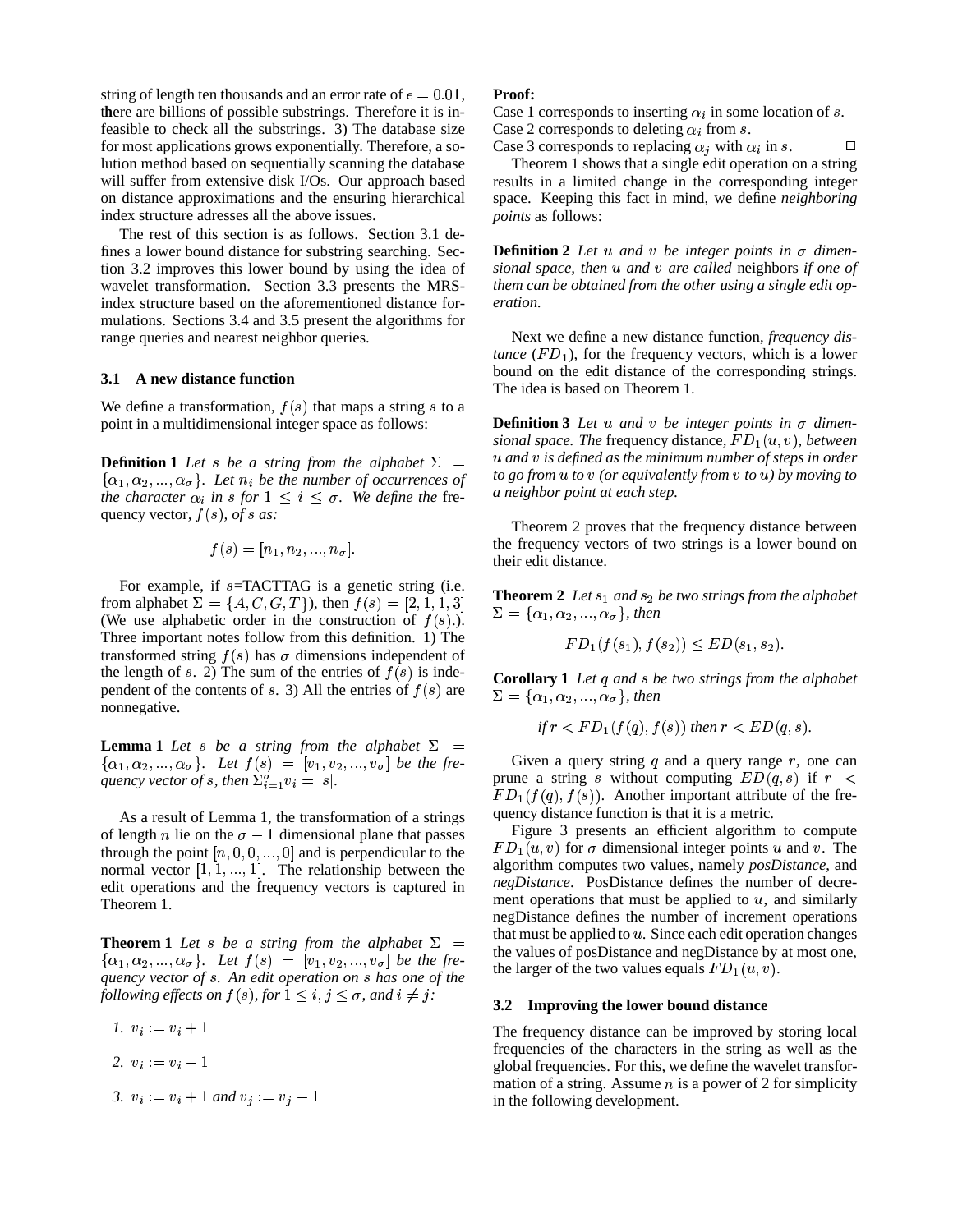/\* u and v are  $\sigma$  dimensional integer points. \*/ *Algorithm*  $FD_1(u, v)$ 

- $posDistance := negDistance := 0$
- for  $i=1$  to  $\sigma$ 
	- $-$  if  $u_i > v_i$  then  $posDistance += u_i v_i$
	- $-$  else  $negDistance += v_i u_i$
- if  $posDistance \ge negDistance$  then return  $posDistance$  else return  $negDistance$

Figure 3: Computation of  $FD_1$ 

**Definition 4** Let  $s = c_1c_2...c_n$  be a string from the alpha*bet*  $\Sigma = {\alpha_1, \alpha_2, ..., \alpha_{\sigma}}$ , *then*  $k^{th}$ -level wavelet transformation,  $\psi_k(s)$ ,  $0 \leq k \leq log_2 n$ , of *s* is defined as:

$$
\psi_k(s) = [v_{k,1}, v_{k,2}, ..., v_{k,\frac{n}{2^k}}], where v_{k,i} = [A_{k,i}, B_{k,i}],
$$

$$
A_{k,i} = \begin{cases} f(c_i) & k = 0\\ A_{k-1,2i} + A_{k-1,2i+1} & 0 < k \le log_2 n, \end{cases}
$$

*and*

$$
B_{k,i} = \begin{cases} 0 & k = 0\\ A_{k-1,2i} - A_{k-1,2i+1} & 0 < k \le log_2 n \end{cases}
$$

As an example of the above definition, it is possible to show that  $\psi_3(TCACTTAG)$  $\begin{bmatrix} 1 & 2 & 1 & 3 \end{bmatrix}$ ,  $\begin{bmatrix} 0 & 2 & -1 & -1 \end{bmatrix}$ , ine a The above formulation is similar to the Haar wavelet except for a scaling factor. Some important properties of the wavelet transformation of a string s are as follows. 1) The A coefficients of  $\psi_0$  defines the string. 2) Global frequency vector  $f(s)$  as developed in Section 3.1 is simply  $A_{log_2 n,0}$  3) Each  $A_{k,i}$  coefficient corresponds to the frequency vector of a substring of  $s$  of length  $2^k$ . Formally,  $A_{k,i} = f(s[2^ki : 2^k(i + 1) - 1])$ . 4) Each  $B_{k,i}$  coefficient corresponds to the difference of the frequency vectors of two consecutive substrings of s of length  $2^{k-1}$ . Formally,  $B_{k,i} = f(s|2^k i)$ :  $2^{k}i + 2^{k-1} - 1] - f(s[2^{k}i + 2^{k-1} : 2^{k}i + 2^{k} - 1]).$  base Hence,  $B_{log_2 n,0} = f(s[0:\frac{n}{2}-1]) - f(s[\frac{n}{2}:n-1])$ .



Figure 4: Wavelet decomposition of a string

The hierarchical structure of the wavelet transformation of a string is given in Figure 4. We name  $A_{log_2 n,0}$  as the first wavelet coefficient, and  $B_{log_2 n,0}$  as the *second wavelet* 

*coefficient*. If the A and B coefficients of  $\psi_k$  are known, then the A coefficients of  $\psi_{k-1}$  can be computed. The B coefficients of  $\psi_{log_2 n-1}$  are called third and fourth wavelet coefficients. In general, if the first wavelet coefficient and all the *B* coefficient of  $\psi_i$  for  $0 \leq i \leq log_2 n$  are known, then all the  $A$  coefficients can be determined.

In Section 3.1, we transformed the strings to their first wavelet coefficients. As the number of wavelet coefficients increases, the accuracy of the lower bound function increases at the cost of a larger index size. This is shown next. We will focus our development on the first two wavelet coefficients; however, the idea can be generalized to any number of coefficients. Hereon, we will use  $\psi(s)$  instead of  $\psi_{log_2|s|}(s)$  for simplicity.

**Theorem 3** *Let s be a string from the alphabet*  $\Sigma =$  $\{\alpha_1, \alpha_2, ..., \alpha_\sigma\}$ . Let  $\psi(s) = [A, B]$  be the first and the *second* wavelet coefficients of *s*. Let  $A = [a_1, ..., a_{\sigma}]$  and  $B = [b_1, ..., b_{\sigma}]$ . An edit operation on s has one of the *following effects on A and B for*  $1 \le i, j \le \sigma$ , and  $i \ne j$ :

\n1. 
$$
a_i := a_i + 1
$$
,  $a_j := a_j - 1$ ,  $b_i := b_i + 1$ ,  $b_j := b_j - 1$ .\n

\n\n2.  $a_i := a_i + 1$ ,  $a_j := a_j - 1$ ,  $b_i := b_i - 1$ ,  $b_j := b_j + 1$ .\n

\n\n3.  $a_i := a_i \pm 1$ ,  $b_i := b_i \pm 1$ .\n

\n\n4.  $a_i := a_i \pm 1$ ,  $b_i := b_i + 1$ ,  $b_j := b_j - 2$ .\n

\n\n5.  $a_i := a_i \pm 1$ ,  $b_i := b_i - 1$ ,  $b_j := b_j + 2$ .\n

### **Proof:**

This can be proven by splitting the string into 2 equal parts and inspecting the effect of the edit operations on these substrings.  $\Box$ 

The wavelet transform  $\psi(s)$  can be considered as a point in a  $2\sigma$  dimensional integer space. Theorem 3 lists the legal steps that can be used to move from  $\psi(s_i)$  to  $\psi(s_j)$ , where  $s_i$  and  $s_j$  are strings. The transformation of  $s_1$  to  $s_2$  using the edit operations corresponds to a legal path between their wavelet transformations. Therefore, the edit distance between  $s_1$  and  $s_2$  is at least the number of steps in the shortest legal path from  $\psi(s_i)$  to  $\psi(s_j)$ . Lemma 2 defines a lower bound,  $FD_2(\psi(s_i), \psi(s_j))$ , to the number of steps in the shortest legal path in  $2\sigma$  dimensional integer space based on the legal operations given in Theorem 3.

**Lemma 2** *Let and be strings from the alphabet*  $\Sigma = {\alpha_1, \alpha_2, ..., \alpha_\sigma}$ . Let  $\psi(s_1) = [A_1, B_1]$  and  $\psi(s_2) =$  $[A_2, B_2]$  be the first and second wavelet coefficients of  $s_1$ *and*  $s_2$ . Let  $A_1 = [a_{1,1},...,a_{1,\sigma}], B_1 = [b_{1,1},...,b_{1,\sigma}],$  $A_2 = [a_{2,1},...,a_{2,\sigma}],$  and  $B_2 = [b_{2,1},...,b_{2,\sigma}].$  Let

$$
pos = \sum_{i, a_{1,i} > a_{2,i}} (a_{1,i} - a_{2,i}) + \sum_{i, b_{1,i} > b_{2,i}} (b_{1,i} - b_{2,i}),
$$
  

$$
neg = \sum_{i, a_{1,i} > a_{2,i}} (a_{2,i} - a_{1,i}) + \sum_{i, b_{1,i} > b_{2,i}} (b_{2,i} - b_{2,i})
$$

$$
neg = \sum_{i, a_{1,i} < a_{2,i}} (a_{2,i} - a_{1,i}) + \sum_{i, b_{1,i} < b_{2,i}} (b_{2,i} - b_{1,i}).
$$

Let min be the minimum of pos and neg, then

$$
FD_2(\psi(s_i), \psi(s_j)) = \begin{cases} \frac{|pos-neg|}{2}, if \min < \frac{|pos-neg|}{2} \\ \frac{|pos-neg|}{2} + \frac{min - \frac{|pos-neg|}{2}}{2}, else \end{cases}
$$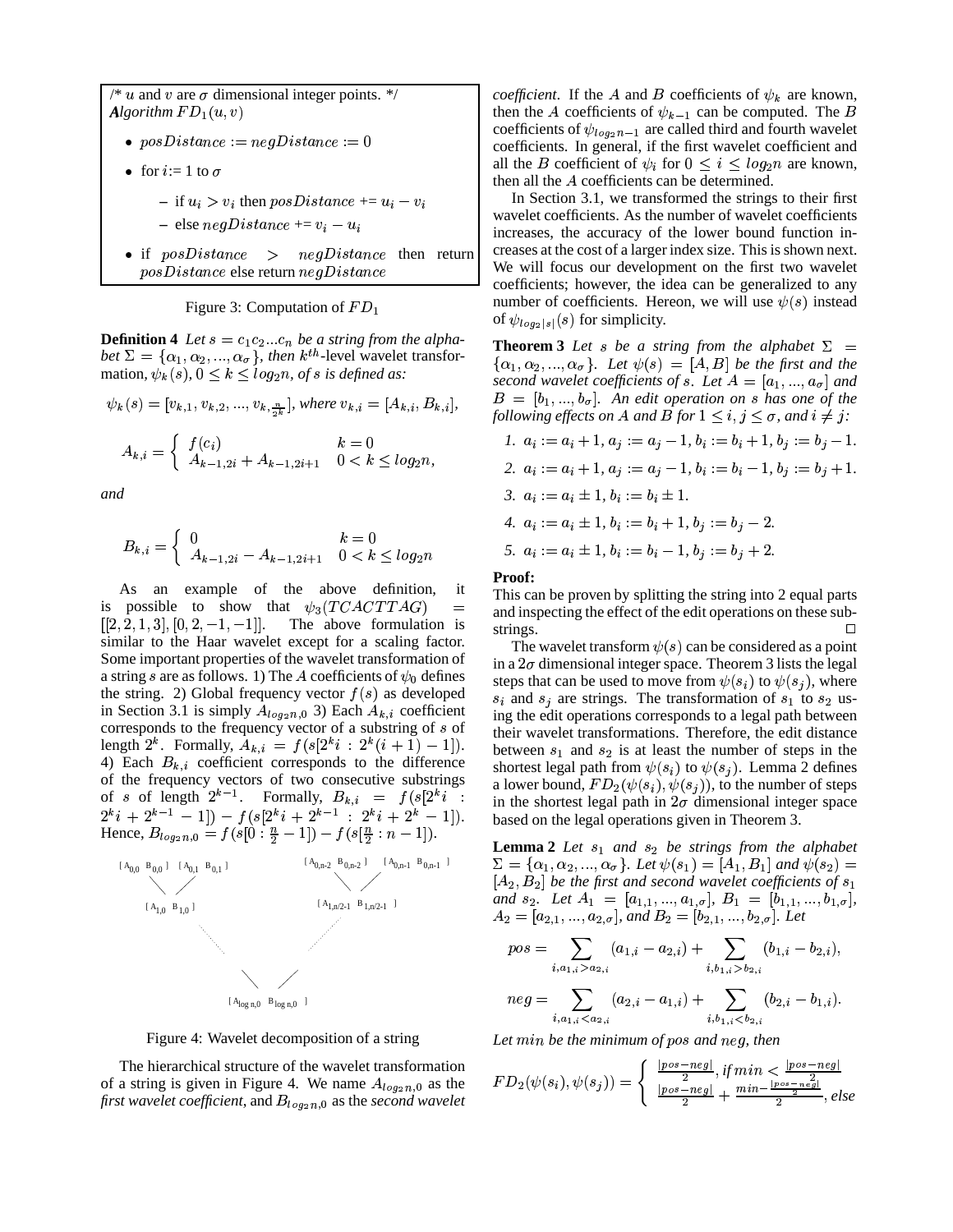#### **Proof:**

Let  $max$  be the maximum of  $pos$  and  $neg$ . Steps 4 and 5 of Theorem 3 results in the largest change to the difference  $\psi(s_i)$   $-\psi(s_j)$  (+3, -1 or -3, +1). Therefore, these steps must si be used whenever  $|pos-neg| > 0$ . If  $min < \frac{|pos-neg|}{2}$ , fi then these steps can be used at most  $min$  times. After that, only Step 3  $(\pm 2, 0)$  can be used to increment or decrement the remaining value by 2 at each step. Therefore, at least  $\frac{max-3min}{2}$  more steps are needed. This makes the total distance  $min + \frac{max - 3min}{2} = \frac{pos - neg}{2}$   $\frac{|pos-neg|}{2}$ .

A similar reasoning can be used for the second part. If  $\min > \frac{|pos-neg|}{2}$ , then steps 4 and 5 can be used at most  $\frac{[pos-neg]}{2}$  times. This makes  $pos = neg$ , so Step 1 and Step 2  $(+2, -2 \text{ or } -2, +2)$  can be used for the rest. Therefore, at least  $\frac{|pos-neg|}{2} + \frac{mi}{2}$  $\frac{[-neg]}{2}$  +  $\frac{m+n}{2}$  steps are needed to move from  $\psi(s_i)$  to  $\psi(s_j)$ .

Lemma 2 constructs a lower bound to the edit distance using the first and second wavelet coefficients at the same time. However,  $FD_1(f(s_1), f(s_2))$  is not necessarily less than  $FD_2(\psi(s_1), \psi(s_2))$ . We define the *maximum* fre*quency distance* (FD) between  $s_1$  and  $s_2$  as

$$
FD(s_1, s_2) =
$$
  
max{ $FD_1(f(s_1), f(s_2)), FD_2(\psi(s_1), \psi(s_2))$  }.

#### **3.3 The MRS index structure**

Let  $S = \{s_1, s_2, ..., s_d\}$  be a database consisting of potentially long strings from alphabet  $\Sigma = {\alpha_1, \alpha_2, ..., \alpha_{\sigma}}$ . Let  $w_1 = 2^a$  be the length of the shortest possible query string. Our index structure stores a grid of trees  $T_{i,j}$ , where i ranges from a to  $a + l - 1$ , and j ranges from 1 to d. The parameter  $l$  represents the number of resolution levels available in the index structure. Tree  $T_{i,j}$  is the index structure for the  $j<sup>th</sup>$  string corresponding to window size  $2<sup>i</sup>$ . Figure 5 shows a layout of this index structure.



Figure 5: Layout of the MRS-index structure

In order to obtain  $T_{i,j}$ , we slide a window of length  $2^i$ on string  $s_j$ , starting from the leftmost point of  $s_j$ . For each possible placement of the window, we compute the

wavelet transformation of the corresponding substring of  $s_i$ , and store the first two wavelet coefficients. Note that each substring corresponds to a point in the  $2\sigma$  dimensional integer space.We begin with the initial substring and find the minimum box, called *Minimum Bounding Rectangle* (MBR), that covers the wavelet coefficients of this substring. This box is later extended to cover the transformations of the first  $c$  substrings, where  $c$  is the box capacity. (We will later discuss the impact of the value of  $c$  on the efficiency of the index structure.) After the first  $c$  substrings are transformed, a new MBR is created to cover the next substrings. This process continues until all substrings are transformed. Note that, we only store the lower and higher end points of the MBRs along with the starting locations of the first substring contained in that MBR. Since the index structure stores frequencies at different resolutions, we call this index structure the *Multi Resolution String (MRS) Index Structure*.

The  $i<sup>th</sup>$  row of the MRS index structure is represented by  $R_i$ , where  $R_i = \{T_{i,1}, ..., T_{i,d}\}\)$  corresponds to the set of all trees at resolution  $2^i$ . Similarly, the  $j<sup>th</sup>$  column of the MRS index structure is represented by  $C_j$ , where  $C_j =$  ${T_{a,j},...,T_{a+l-1,j}}$  corresponds to the set of all trees for the  $j<sup>th</sup>$  string in the database.

Let q be a query string of length  $2^i$ , where  $a \leq i \leq$  $a + l - 1$ . Given an MBR B, we define  $FD(q, B) =$  $min_{s \in B} FD(q, s)$ . We observe the following:

- 1. if  $r \leq FD(q, B)$  then  $r \leq FD(q, s)$  for all  $s \in B$ .
- 2. As the box capacity  $c$  increases, the box volume increases. As a result, the query-box distance  $FD(q, B)$ decreases, and the performance of the index structure deteriorates.
- 3. For a fixed value of c,  $FD(q, B)$  decreases as the window size  $(w)$  decreases. This can be explained as follows. Recall that the sum of the entries of the frequency vectors of substrings of length  $w$  is constant (i.e.  $w$ ). Furthermore, frequency vectors contain a fixed number of dimensions (i.e.  $\sigma$ ), and each dimension has a nonnegative value. Hence, there are  $C(w + \sigma - 1, w)$  possible frequency vectors for substrings of length  $w$ . Consequently, with decreasing  $w$ , the set of frequency vectors in the MBR constitutes a higher percentage of the set of all possible frequency vectors. As a result, the probability that  $f(q)$ is contained in the MBR increases, and  $FD(q, B)$  decreases. We verified this for our datasets by computing the average volume of an MBR for different window sizes. This is plotted in Figure 6. According to this figure, the average box volume increases exponentially as  $w$  decreases.
- 4. The wavelet coefficients of the substrings obtained by sliding the window by a single character are very close to each other. Therefore, the set of wavelet coefficients in an MBR are generally highly clustered.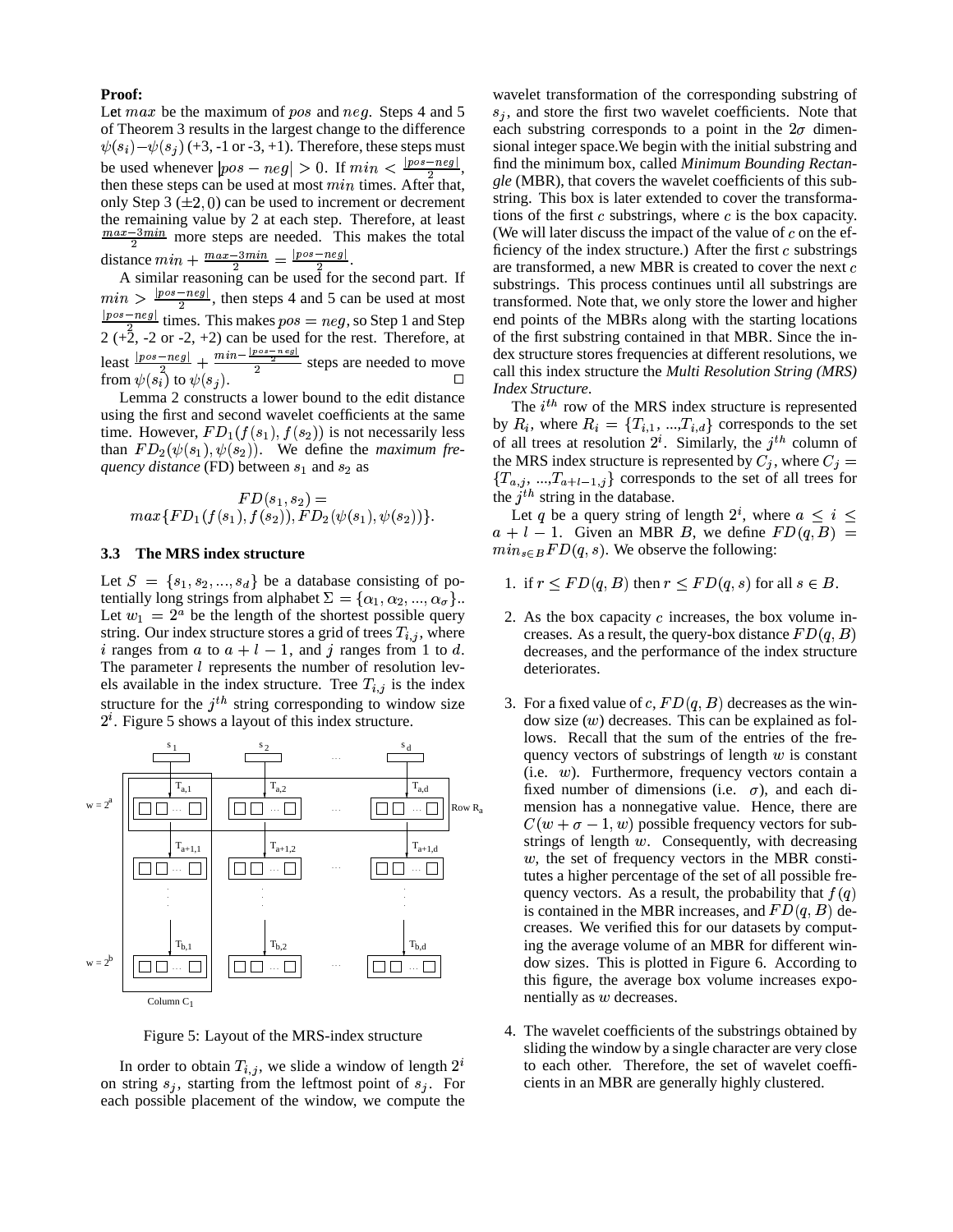

Figure 6: The average volume of MBRs for various box capacities and window sizes.

#### **3.4 Range Queries**

Our search technique partitions a given query string of arbitrary length into a number of subqueries at various resolutions available in our index structure. Later, it performs a *partial range query* for each of these subqueries on the corresponding row of the index structure. This is called a partial range query, because it only computes distance of the wavelet transform of the query substring to the MBRs, not the distance of the query string to the substrings contained in the MBRs.

Given any query q of length  $k2^a$  and a range  $\epsilon$ , there is a unique partitioning<sup>1</sup>,  $q = q_1 q_2 ... q_t$ , with  $|q_i| = 2^{c_i}$  and  $a \leq c_1 < ... < c_i \leq c_{i+1} \leq ... c_t \leq a + l - 1$ . This partitioning technique chooses the longest possible suffix of  $q$ , such that its length is equal to one of the resolutions available in the index, as the last query substring. Later, it recursively partitions the rest of the strings to find the other query substrings.

We first perform a search using  $q_1$  on row  $R_{c_1}$  of the unit index structure. As a result of this search, we obtain a set of MBRs that lie within a distance of  $r = \epsilon \times |q|$  from  $q_1$ . Using the distances to these MBRs, we refine the value of r for each MBR and make a second query using  $q_2$  on row  $R_{c_2}$  and the new value of r. This process continues for the remaining rows  $R_{c_3} \dots R_{c_t}$ .

The relationship between an MBR and the substrings of the string that forms this MBR is captured in the following lemma.

**Lemma 3** *Let be a string and* § *be an MBR that covers the* wavelet transforms of all the substrings of length w in s. *Let* ( *be a query string of length* <sup>8</sup>*. Let* <sup>Ú</sup> *be the minimum edit distance between* ( *and all substrings of , then*

$$
FD(q, B) \le d.
$$

Figure 7 presents the complete search algorithm. Step 1 partitions the query  $q$  into separate pieces corresponding to a subset of the rows  $R_{c_1}$ ,  $R_{c_2}$ , ...,  $R_{c_t}$  of the

Algorithm  $\mathit{RANGE\_SEARCH}(q,r)$ 

- 1. Partition the query q into t parts as  $q_1, q_2, ..., q_t$  such that  $|q_i| = 2^{c_i}$  and  $a \le c_1 < c_2 < ... < c_i \le c_{i+1} \le |$  $\dots \leq c_t \leq b$ . Let  $T_{c_1,j}$  contain  $M_j$  boxes.
- 2. For  $j := 1$  to  $d \nmid^*$  process each sequence \*/
	- 3. For  $k := 1$  to  $M_i$  /\* process each MBR \*/
		- (a)  $distance[k] := r$
	- (b) For  $i := 1$  to  $t$ 
		- i. Perform range query on MBRs corresponding to  $q_i$  using radius  $distance[k]$ . Let  $Res_{c_i,j}$  be the resulting set of MBRs whose distances to  $q_i$  are less than  $distance[k]$ .
		- ii.  $distance[k] :=$  $max_{B \in Res_{c,j}} \{distance[k] - FD(q_i, B)\}$
- 4. Read disk pages corresponding to  $Res_{c_t, j}$
- 5. Perform postprocessing to eliminate false retrievals.

Figure 7: Range search algorithm.

index structure. In Step 2, every database sequence is searched independently. Then for every sequence, we process its MBRs independently (Step 3). The distance vector for a given MBR is initialized to  $r$  (Step 3a). Successive rows of the index structure for the sequence are then used to refine this distance vector (Step  $3b$ ). When all rows have been searched, the disk pages corresponding to the last result set are read (Step 4). Finally, postprocessing is carried out to eliminate false retrievals (Step 5). Note that any of the distance computation techniques available [2, 3, 4, 5, 6, 11, 15, 17, 18, 20, 21, 22] can be used in the postprocessing step.

As a consequence of Theorem 2 and Lemma 3 we have the following theorem.

**Theorem 4** *The MRS index structure does not incur any false drops.*

We note the following about the search algorithm. 1) For each MBR, the refinement of radius is carried out independently, and proceeds from top to bottom. 2) For each substring, no disk reads are done until the termination of the for loop in Step  $3b$ . Furthermore, the target pages are read in the same order as their location on disk. As a result, the average cost of a page access is much less than the cost of a random page access.

#### **3.5 Nearest neighbor queries**

A *k-nearest neighbor* (*k-NN*) *query* seeks the *k* closest substrings from the database to a query string s. We perform a  $k$ -NN query in two phases. In the first phase, the  $k$  closest MBRs in the index structure are determined by an inmemory search on the index structure. Once the  $k$  closest MBRs are determined, the algorithm reads the substrings contained in these MBRs, and finds the  $k^{th}$  smallest edit

<sup>&</sup>lt;sup>1</sup> If the length of the query string is not a multiple of the minimum window size, then the longest prefix of the query whose length is a multiple of the minimum window size can be used.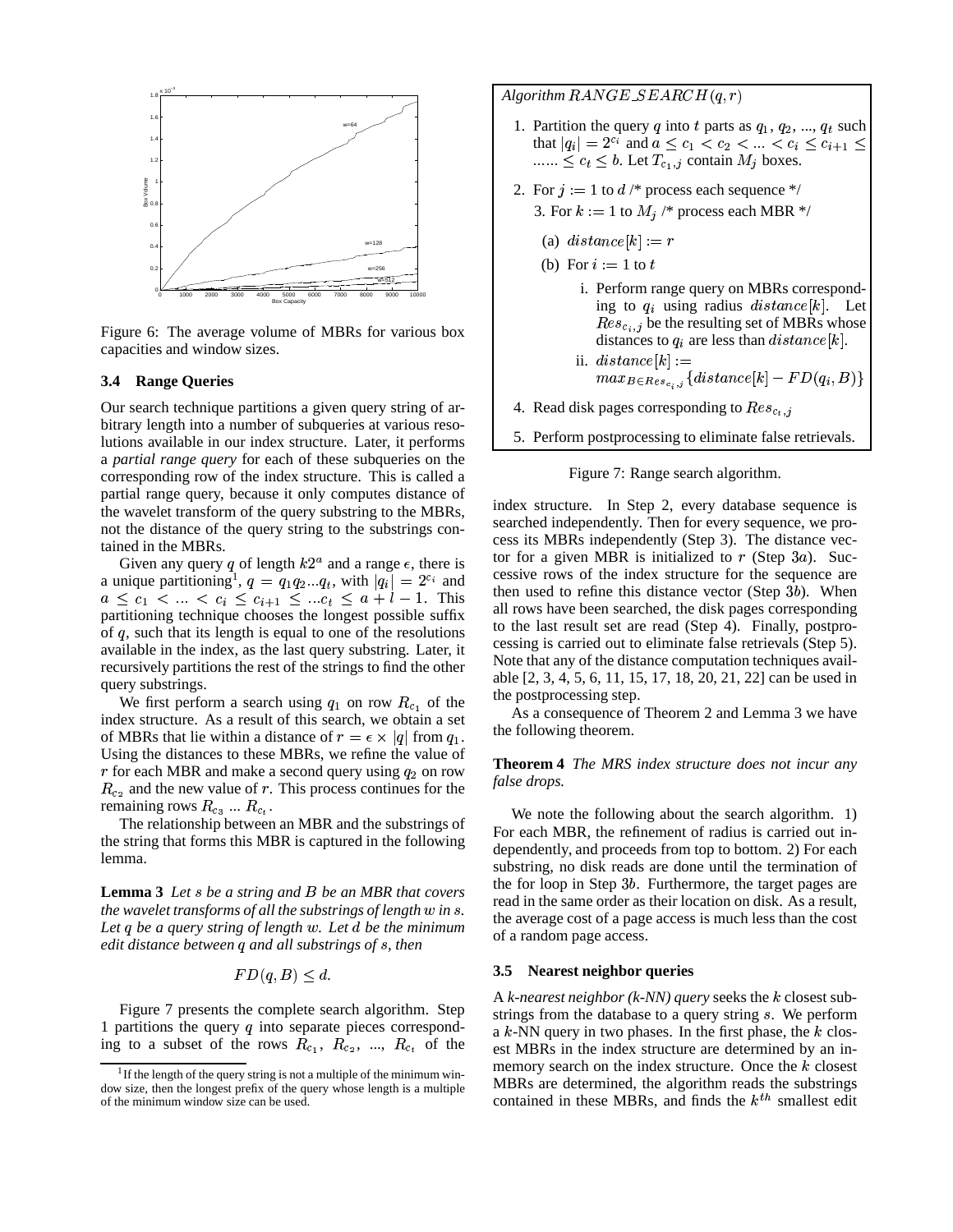$Algorithm\ k - NN\_SEARCH(q, k)$ 

1. Phase 1

- $\mathcal{B} :=$  The set of  $k$  closest MBRs to the query  $q$ .
- $r_1 := k^{th}$  smallest edit distance to strings in  $\mathcal{B}$ . | the other
- 2. Phase 2
	- RANGE\_SEARCH $(q, r_1)$
	- Return the  $k$  closest strings in the answer set.

Figure 8:  $k$ -nearest neighbor algorithm

distance of these substrings to the query string. We represent this distance by  $r_1$ . Note that, generally a small percentage of the database is processed at this stage. In the second phase, we perform a range query using  $r_1$  as the query radius. Figure 8 presents the complete  $k$ -NN search algorithm.

It is guaranteed that the  $k$  nearest neighbors are retrieved in the second phase. This can be explained as follows. The edit distance of the query to the actual  $k^{th}$  nearest neighbor (say r) is at most  $r_1$ . Let B be an MBR that contains the wavelet coefficients of at least one of the substrings in the actual answer set of the k-NN query, then  $FD(q, B) \leq r$ . Hence,  $FD(q, B) \leq r_1$ , and all the MBRs that contain answer strings are retrieved in the second phase.

One can retrieve any number of MBRs in the first phase as long as they contain more than  $k$  substrings. For example, the substrings in the closest MBR is sufficient to prove correctness of the algorithm if the box capacity is at least  $k$ . The postprocessing and disk read cost of the first phase decreases if fewer MBRs are retrieved in the first phase. However, as the number of MBRs retrieved in the first phase decreases, the radius of the range query in the second phase increases. Hence, it causes more pages reads and postprocessing in the second phase.

Korn, Sidiropoulos, Faloutsos, Siegel, and Protopapas  $[14]$  propose a similar k-NN search. The authors propose a technique in which  $k$  closest points are obtained in the first phase using an approximate distance function. The actual distance to these points is computed, and a range query with the greatest actual distance is performed in the second phase. Seidl and Kriegel [19] propose an optimal iterative  $k$ -nearest neighbor search technique. They iterate over both the feature and the object spaces to ensure that no unnecessary objects are accessed. Our algorithm is closer in spirit to the former algorithm except that, we work with MBRs instead of data points in the first phase.

# **4 Experimental results**

We used four *homo sapiens* chromosome strings in our experiments taken from [1]. These are chromosome 2 (*chr02*), chromosome 18 (*chr18*), chromosome 21 (*chr12*), and chromosome 22 (*chr22*). These chromosome strings are composed of the alphabet  $\Sigma = \{A, C, G, T, N\}$ . The index s letter "N" stands for *not known*. We treat the letter N as a different letter, resulting in an alphabet size of 5. The

lengths of these strings and the number of occurrences of each letter are presented in Figure 9. The chr18 dataset contains 4M characters, and all the other datasets contain more than 31M characters. The numbers of A, C, G, and T characters in the the chr22 dataset are about equal, while the other datasets contain more A/T than C/G. The percentage of the unknown characters for the chr22 dataset is  $3\%$ , while it is less than  $0.007\%$  for the other datasets.

We implemented single wavelet coefficient and two wavelet coefficient versions of the MRS-index structure for window sizes  $w = \{128, 256, 512, 1024\}$ . We compared the performance of our technique to the NFA based method proposed by Baeza-Yates and Navarro [5]. This is a recent technique for range queries. This technique sequentially reads a data string and feeds it to an NFA constructed using the query string and the query radius. The NFA goes into the accepting state whenever an answer substring is processed. Our measure of cost is based on the number of disk pages accessed, and the number of string comparisons made later using the accessed disk pages. Since the number of string comparisons needed for a given disk page is constant over all techniques, the total cost is proportional to the number of disk pages read. We assume that the page size is 1K in our experiments.

The rest of this section is as follows. Section 4.1 discusses the effect of box capacity on the performance of queries. Section 4.2 discusses the effect of window size on the performance of queries. Sections 4.3 and 4.4 discusses our results for NN and range queries.

## **4.1 Effect of box capacity**

The first experiment compares the performance of the MRS-index for different box capacities. In this experiment, we perform 100 arbitrary length nearest neighbor queries for box capacities 100, 500, 1000, 2000, 3000, and 4000 for  $k = 10$  on the chr18 dataset. The length of the queries varies between 512 and 10000. Figure 10 plots the cost of the MRS-index technique and the NFA technique for 10- NN queries. The cost of the MRS-index increases as the box capacity increases. This effect of increasing box capacity on the performance was observed earlier in Section 3.3 (Observation 2). The cost of the MRS-index is much lower than the NFA technique for all these box capacities. The MRS-index runs up to 120 times faster than the NFA technique when the box capacity is 500, and up to 4 when the box capacity is 4000. Although using 2-wavelet coefficient slightly improves the performance for the same box capacity, the size of the index structure is doubled. If we use the same amount of memory, the single coefficient version performs better.

## **4.2 Effect of window size**

The second experiment reports the impact of the window size (i.e. resolution) on the performance of the MRS-index structure. In this experiment, we use only one row of the index structure. We ran  $100$  arbitrary length  $k$ -NN queries for window sizes 128, 256, 512, 1024 for  $k = 10$  on the chr18 dataset. The queries are randomly selected from the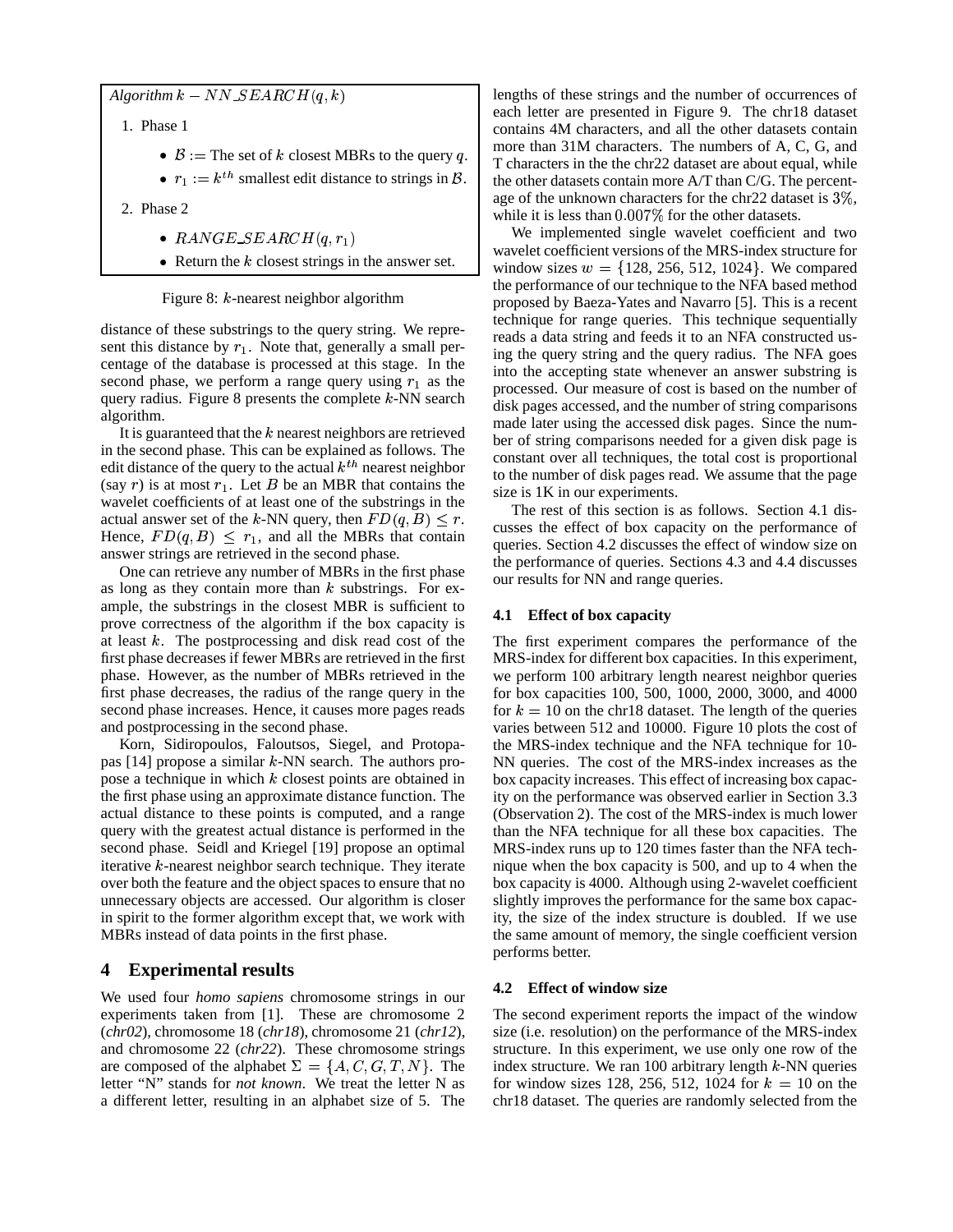| Dataset           |          |         | (ì      |         | N       | Total    |
|-------------------|----------|---------|---------|---------|---------|----------|
| chr18             | 1300930  | 823103  | 819387  | 1282027 | 30      | 4225477  |
| chr21             | 10032226 | 6921020 | 6908202 | 9962534 | 174     | 33824156 |
| chr22             | 8751963  | 8002860 | 8000421 | 8721658 | 1076929 | 34553831 |
| chr <sub>02</sub> | 9394422  | 6251334 | 6299566 | 9565401 | 2266    | 31512989 |

Figure 9: Frequency of symbols in the datasets.



Figure 10: The cost of our method with one and two wavelet coefficients and the NFA technique for different box capacities for 10-NN queries on the chr18 dataset.

chr18 dataset. Figures 11 plots the cost of the MRS-index structure and the NFA technique. The MRS-index structure outperforms the NFA technique for all the window sizes. Furthermore, the performance of the MRS index structure itself improves as the window size increases. The effect of increasing window size on the performance was observed earlier in Section 3.3 (Observation 3).



Figure 11: The cost of our method with one and two wavelet coefficients and the NFA technique for different window lengths for 10-NN queries on the chr18 dataset.

#### **4.3 Nearest neighbor queries**

The third experiment considers  $k$ -NN queries on the chr21 dataset for 9 different values of  $k$  from 10 to 500 when the box capacity is 1000. In this experiment, we ran 100 random NN queries of arbitrary lengths in the range 512 to 10000 for each value of  $k$ . The queries are generated from the same dataset. Figure 12 presents the cost of the MRSindex structure and the NFA technique. The experimental results for the other datasets are similar. The MRS-index structure outperforms the NFA technique for all values of  $k$ . Although the performance of the MRS-index structure drops for large values of  $k$ , it still performs better than the NFA technique. We achieved speedups up to 45 for 10 nearest neighbors. The speedup for 200 nearest neighbors is 3. As the number of nearest neighbors increases, the performance of the MRS-index structure approaches to that of the NFA technique. This is because an increasingly large number of MBRs are accessed in Phase 1 of the  $k$ -nearest neighbor algorithm.



Figure 12: The cost of our method with one and two wavelet coefficients and the NFA technique for different number of nearest neighbors on the chr21 dataset.

#### **4.4 Range queries**

We considered range queries in the fourth experiment set for  $\epsilon = 0.01, 0.025, 0.05, 0.075,$  and 0.1 on the chr22 dataset. We performed 100 arbitrary length queries for each error rate. The box capacity is fixed to 1000 in this experiment. Figure 13 presents the cost of the MRS-index structure and the NFA technique. In this experiment the query strings are selected from the chr18 dataset. The MRS-index structure performed up to 12 times faster than the NFA technique. The performance of the MRS-index structure improved when the queries are selected from different data strings. This is because the DNA strings have a high self similarity. Therefore, if the query string is chosen from the data string itself, the likelihood of having more number of matches within a specified range increases. The performance of the MRS index structure deteriorates as the error rate increases. This is because the size of the candidate set increases as the error rate increases.

## **5 Discussion**

In this paper, we considered the problem of searching similar strings in a database consisting of very long strings. The distance between the strings is defined as the minimum number of edit operations (insert, delete, and replace)